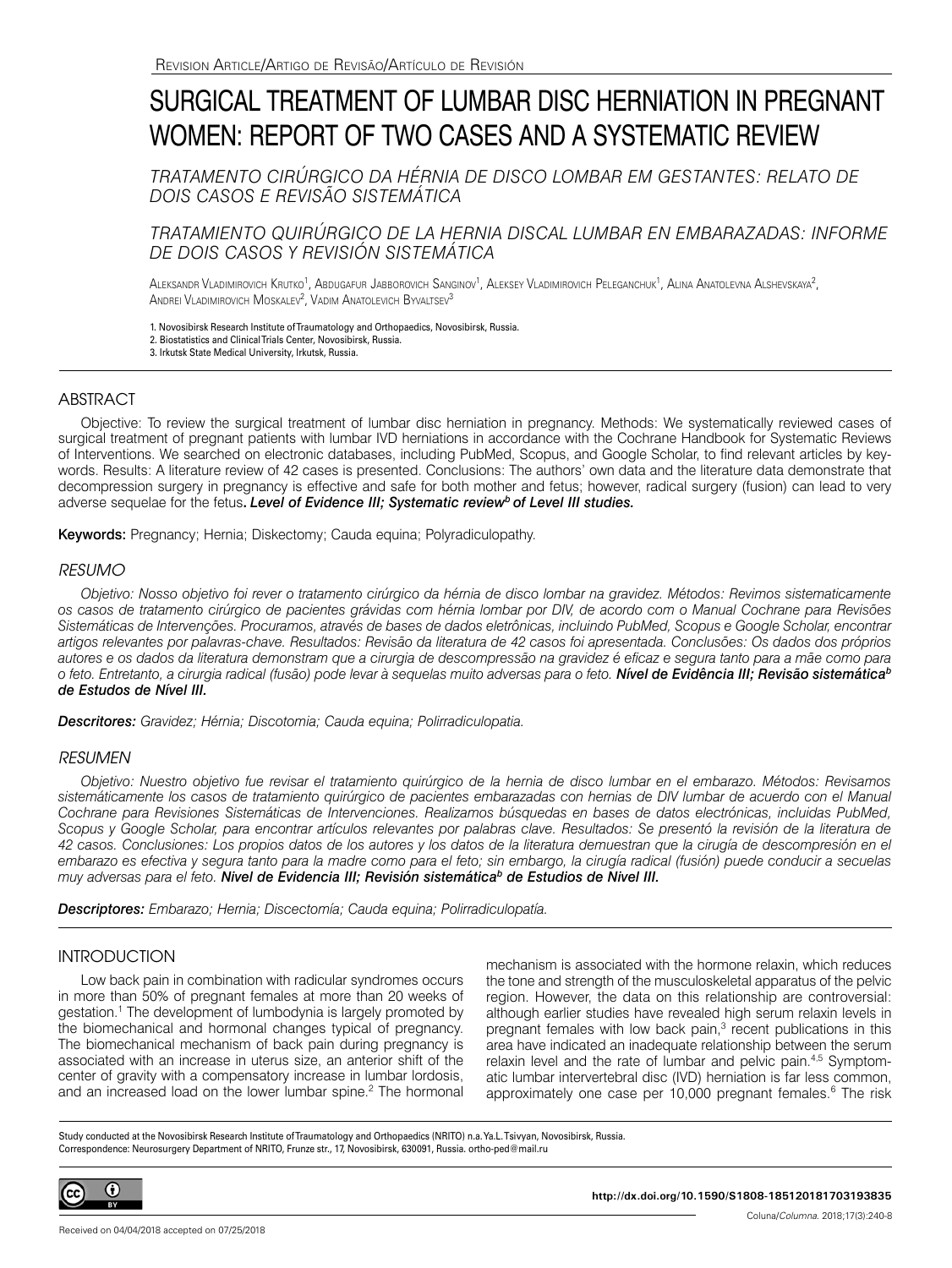factors for IVD herniation in pregnancy include age, obesity, physical activity, positive history, lumbodynia during menstruation, traumatic injuries, stress factors, male fetus, etc. $1.7$ , $8$  In most cases, conservative treatment is sufficient to stop lumbar spine and lower limb pain caused by degenerative changes and herniation of the IVD. In the case of failed conservative treatment or a severe neurological deficit, surgical treatment is used. Publications in recent years have demonstrated the safety of spine surgery during pregnancy in the presence of a well-coordinated team consisting of a neurosurgeon, anesthesiologist, neurologist, and obstetrician-gynecologist, 8-17 which is also confirmed by our experience. During preparation of this manuscript, two reviews of surgical treatment of herniated IVD in pregnant females were published. In an article by Ardaillon et al., 17 articles and 27 cases of microdiscectomy are analyzed.<sup>18</sup> An article by Di Martino et al. reviewed 20 articles and 32 cases of microdiscectomy.19 However, a number of questions on the choice of optimal approach, time of surgery, and position during surgery are not fully resolved. The purpose of our study was to conduct a systematic review of surgical treatment for herniated IVD in pregnant females to summarize the existing opinions on controversial issues. This paper reviews 30 articles and 46 cases of microdiscectomy, including two cases of our own.

## METHODS

This study obtained ethical approval from the Ethics Committee of Irkutsk State Medical University (118/2). All participants gave informed consent before taking part.

We systematically reviewed cases of surgical treatment of pregnant patients with lumbar IVD herniations in accordance with the Cochrane Handbook for Systematic Reviews of Interventions.

We also searched on electronic databases, including PubMed, Scopus, and Google Scholar to find relevant articles. The keywords used were 'pregnant', 'gravid', 'parturient', and 'parous' for pregnancy and 'disk'/'disc' and 'hernia' or 'discectomy'/'diskectomy' for discectomy and hernia of the IVD, as well as additional terms for concomitant conditions ('cauda equina syndrome', 'polyradiculopathy'). The search was performed on the electronic databases PubMed, Scopus, and Google Scholar. We limited the search to the English language, with a cut-off period of articles published between 1990 and 2017. The last search was done at the end of July, 2017. The searches were independently conducted by the three authors, and the list of relevant abstracts was collated. We identified additional case reports from the reference list of included studies. Unpublished and non-peer reviewed data were not considered.

The inclusion criteria were as follows: clinical cases (outcome studies, studies on adult pregnant females, case reports) describing surgical treatment of lumbar IVD herniation in pregnant females, provided that the symptoms developed during pregnancy, and the availability of full text. The exclusion criteria were as follows: studies written in a language other than English, successful therapeutic treatment, reviews, studies on animals and cadavers, *in vitro* studies, technical notes, letters to editors, and articles not specifically reporting outcomes. The three-level selection system was used for the final analysis of full-length articles.

Two authors independently extracted data using a standardized data extraction form. Disagreement was resolved by discussion or consensus with a third party. The corresponding author of a study was contacted to gather any missing information. Information was extracted using special tables designed for the study based on previous reviews. The tables contained the following variables: age, number of previous pregnancies and deliveries, gestational age of symptom onset, surgery time, complications, history of conservative treatment, anesthesia type, surgical position, lesion level, type of surgery, whether the surgery occurred after delivery (Cesarean), disappearance of symptoms during follow-up, and outcome of the pregnancy.

The data analysis focused on descriptive assessment of the extracted information. The small size of the total sample composed of individual case reports prevented statistical analysis using parametric tests and calculation of effect sizes. For this reason, the data are presented as a summary table for all patients. The general trends and patterns were revealed and analyzed.

In the period from 1<sup>st</sup> January 2005 to 1<sup>st</sup> December 2015, 67,388 patients with lumbar pains (including 38,087 patients with lumbar IVD herniations) were consulted at the Novosibirsk Research Institute of Traumatology and Orthopedics (NRITO). During the ten-year period, 9,376 patients underwent spine surgery for degenerative IVD disease. Of these, 5,174 patients underwent discectomy for IVD herniation. A total of 257 pregnant females with lumbar pain presented to the NRITO (mainly to determine the type of obstetrics). Of these, two patients underwent discectomy.

#### RESULTS

#### Case reports

*Case 1.* A 36-year-old patient B., second pregnancy, 20 weeks, presented with complaints of pains in the back and lower limbs, numbness in the anogenital region, legs, and feet, and decreased strength in the feet for at least three weeks. The pain intensity in the back and lower limbs was scored 9 by the Visual Analogue Scale (VAS), and 82 by the Oswestry Disability Index (ODI). Neurological status presented decreased strength in the lower limbs to three points, the absence of Achilles and plantar reflexes, hypoesthesia in the S1, S2, and S3 regions, and straight leg raise of 30°. The functions of the pelvic organs were not affected.

MRI examination revealed a L5/S1 herniated IVD on the right. (Figures 1A, 1B) Radiography was not performed due to the teratogenic effect. Because of urgent indications, the patient underwent a L5/S1 microdiscectomy on the right, being placed on her left side on the operating table. Epidural anesthesia was used. There were no intraoperative complications.

In the postoperative period, pain in the lower limbs and numbness in the anogenital area completely alleviated. The patient was discharged from the hospital on the sixth day. Strength and sensitivity in the lower limbs recovered after two weeks. Some minor pain remained in the wound area.

The patient gave birth to a girl at 39 weeks of gestation. The delivery was natural, without complications.

One year after surgery, the patient complained of moderate pain in the right gluteal region (a VAS score of 2). The disability index was 8 (ODI). Figures 2A and 2B show control MRI scans.

The patient again presented to the hospital after 1 month with worsening of pain in the lumbar spine (VAS score of 5) and left lower limb (VAS score of 9) and numbness on the outer surface of the left thigh; the ODI at the time of examination was 78. Weakness of the left foot extensors (a score of 4) and decreased sensitivity in



Figure 1. MRI before surgery (L5-S1 LDH). Sagittal (A) and axial (B) planes.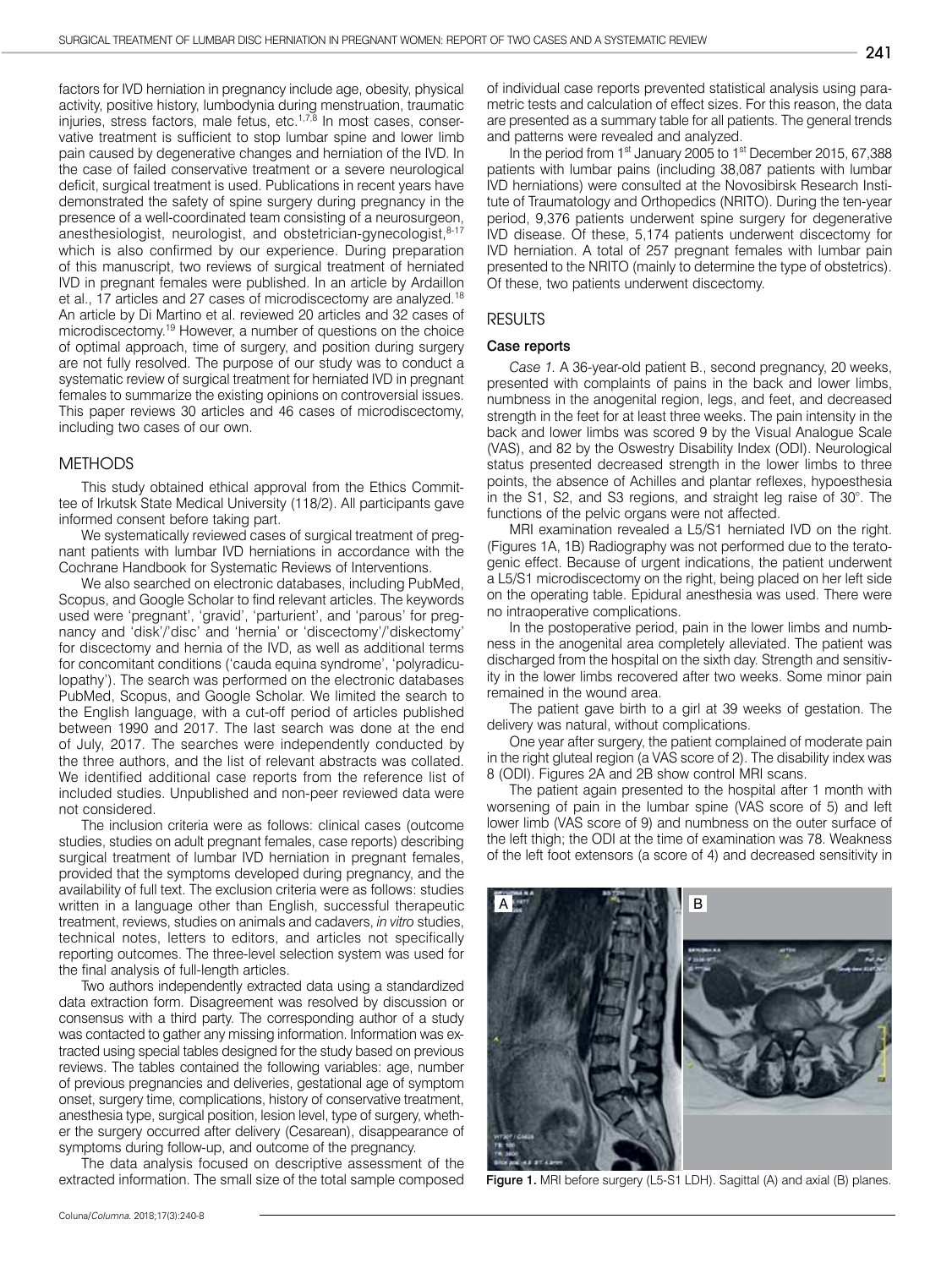

Figure 2. A. MRI, 1 year after surgery. Sagittal plane; B. MRI, 1 year after surgery. Axial plane.

the left S1 area were detected. The functions of the pelvic organs were not affected.

MRI revealed L4/L5 lumbar IVD herniation (Figures 3A, 3B); there were postoperative changes at the L5/S1 level on the right. The patient underwent elective surgery: a L4/L5 microdiscectomy on the left and dynamic interspinous fixation at the L4/L5 level using a DIAM implant.

Immediately after surgery, the lower limb pain stopped (a VAS score of 0), and the strength recovered. Sensation disorders were not detected. On the sixth day after surgery, the patient was discharged to follow-up by a local neurologist.

*Case 2.* A 31-year-old patient R., second pregnancy, 16 weeks. The first delivery was natural, without complications. The patient presented with intense pain in the lumbar spine and outer surface of the left lower limb. The pain led to walking problems. During the last four weeks, the patient reported worsening of lumbar pain. Severe pain in the left lower limb developed one week ago. Therapy had no effect. The lower limb pain was scored 8 (VAS), and the back pain was scored 8 (VAS). The ODI was 78.

Straight leg raise symptoms and hypoesthesia in the left S1 area were revealed.

MRI findings were as follows: a L5/S1 herniated IVD on the left, L5 retrolisthesis, and a median protrusion of the L4/L5 IVD (Figures 4A, 4B). Radiography was not performed due to the teratogenic effect.

The patient underwent an elective microdiscectomy at the L5/S1 level on the left. The patient was in the right lateral position on the operating table. Epidural anesthesia was used. There were no complications to the fetus.

After surgery, the lower limb pain completely alleviated, and the area of hypoesthesia decreased.

The patient was discharged from the hospital on the seventh day after surgery. The patient gave birth to a girl at 38 weeks of gestation. The baby was delivered by Cesarean section.

A follow-up examination 10 months after surgery revealed moderate discomfort in the lumbar region (a VAS score of 2 for the spine and a VAS score of 1 for the lower limb). The ODI was 12. According to the patient, her spine did not interfere with her care of the child (hold the baby in her arms, walk, etc.).

Control MRI of the lumbar spine (Figures 5A, 5B) showed the condition after removal of the L5/S1 IVD herniation; recurrent median L5/S1 IVD herniation with left-sided lateralization, which caused stenosis of the lateral recess of the spinal canal; L5 retrolisthesis; median protrusion of the L4/L5 IVD; and Modic type I degenerative changes in adjacent parts of the L5 and S1 bodies.

Given the minimal clinical manifestations of recurrent IVD herniation, it was decided to postpone surgical treatment. Potential future surgery for this patient would include 360° circular fusion (screw and interbody fusion of the segment).

#### Systematic review

A combined search of the databases and an analysis of references yielded 2,542 articles in the databases. We excluded 343 articles published before 1990, and 2,042 papers regarded as irrelevant, i.e. those that described other conditions of the mother/fetus,



Figure 3. MRI, 13 months after surgery (L4-L5 LDH). Sagittal (A) and axial (B) planes.



Figure 4. MRI before surgery (L5-S1 LDH). Sagittal (A) and axial (B) planes.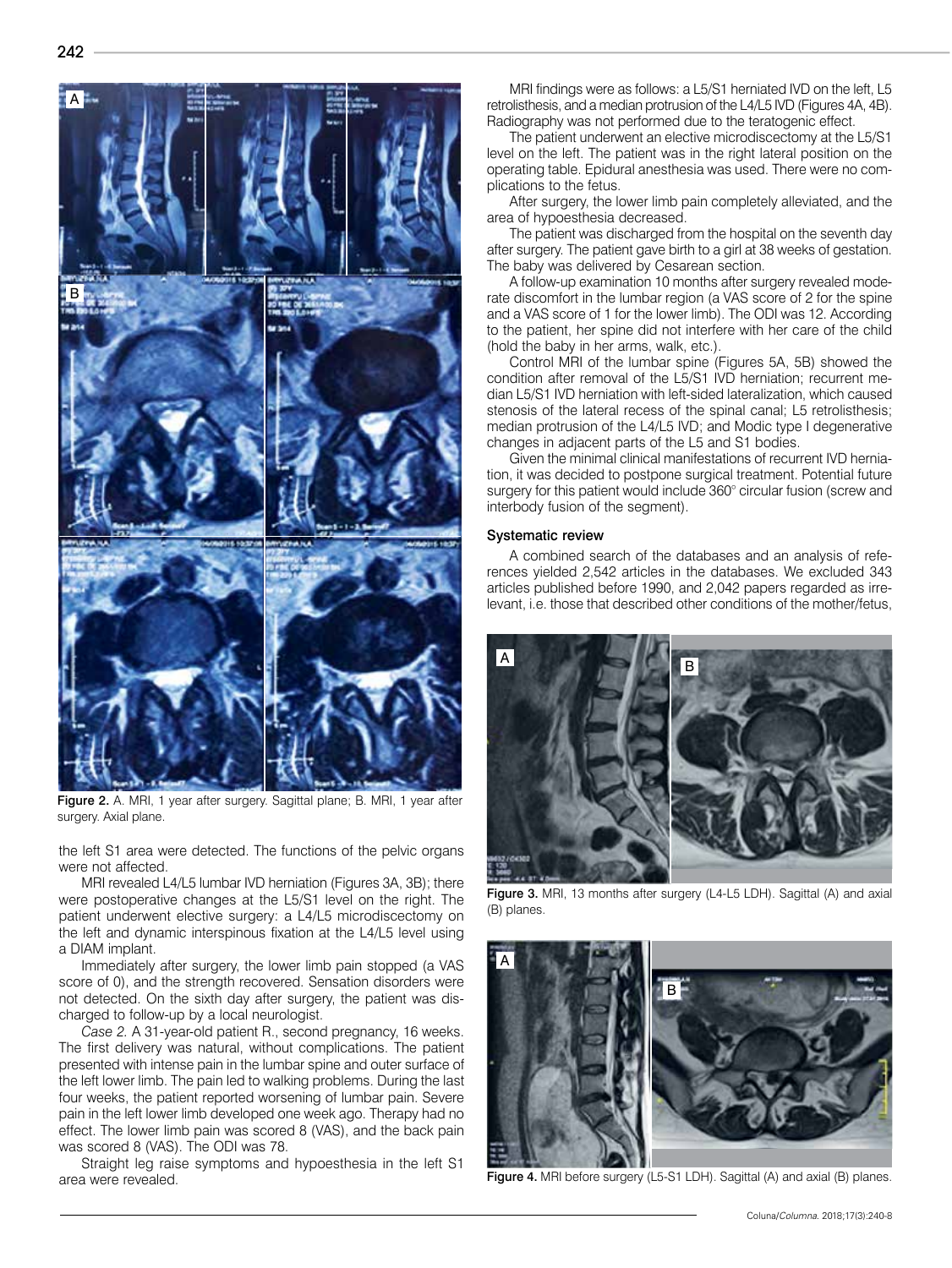

Figure 5. MRI, 10 months after surgery (L5-S1 recurrence LDH). Sagittal (A) and axial (B) planes.

other type of treatment, articles that did not relate to clinical studies, animal studies, articles not original, and duplicate studies. Among 157 potentially relevant articles, 125 were excluded based on the analysis of abstracts: 19 papers did not describe surgical treatment; 8 papers described only anesthesia; in 96 articles, either the patient was not pregnant, or the pregnant patient had no IVD herniation; and two articles did not describe the author's own clinical cases. After a full-text analysis of the remaining 42 articles, 12 articles were excluded as they were inconsistent with the purpose of the study.

Of four articles excluded after the full-text analysis, one described the effect of a previous discectomy on the course of back pain in pregnant females [2012 Beckmann]; in two papers, the need for surgery arose during delivery [2015 Jones and 2008 Chow]; in one paper, the need for surgery arose after delivery [1999 Timothy]. Thus, of the articles identified, 30 were eligible for inclusion; the data of 44 patients were extracted from the articles; along with the author's cases, the total number of patients was 46.

The characteristics of all the identified patients are shown below Table 1.20-35

The median age of the females was 32.8 (IQR, 30−36) years. At least, twenty-three (50%) females had a history of at least one pregnancy.

Lumbar IVD herniation at L4/L5, L3/L4, and L5/S1 levels was present in 20, 1, and 25 patients, respectively. IVD herniation at the L3/L4 level developed only in one (2.2%) case. The L5/S1 (25 cases, 54.3%) and L4/L5 (20 cases, 43.5%) levels were more typical. In this case, L4/L5 lumbar IVD herniation was more typical of the 3rd trimester, while L5/S1 lumbar IVD herniation was more typical of the 2nd trimester.

Conservative treatment for a period of one day to five weeks failed to stop the symptoms in at least 29 cases.

Seven (15.2%) patients underwent surgery in the first trimester of pregnancy; 25 (54.3%) patients underwent surgery in the second trimester; and 14 (30.4%) patients underwent surgery in the third trimester; in one (2.2%) case, the authors did not specify the gestational age of surgery. Twenty-two (47.8%) patients underwent surgery in the prone position; 8 (17.4%) patients underwent surgery in the left lateral position; 4 (8.7%) patients underwent surgery in the right lateral position; in 12 (26.1%) patients, the position was not specified. In this case, the prone position was most typical of the second trimester; the left lateral position was equally used in both the second and third trimesters. In three (6.5%) females, delivery was by Cesarean section, followed by a discectomy in the prone position. Among the cases in which anesthesia was specified, general and epidural anesthesias were distributed almost equally (19 and 14 cases, respectively). In 13 cases, the method of anesthesia was not described.

Among the reported cases, we found 4 unfavorable outcomes: one case of abortion due to the use of X-rays during examination and surgery;<sup>36</sup> one case of miscarriage of one fetus in a biparous female after surgery;<sup>37</sup> one case of postoperative wound infection;<sup>18</sup> and one case of deep vein thrombosis of a lower limb in the postoperative period.38

In 19 cases (42.2%), the authors noted persistent neurological symptoms at the end of the follow-up period, which manifested as both surgical complications and residual effects of the lesion.

## **DISCUSSION**

Treatment of pregnant females with lumbar IVD herniation requires a multidisciplinary approach. The general principles of conservative treatment are similar to the management of the general population and include bed rest, physiotherapeutic procedures, administration of central analgesics and muscle relaxants, and epidural blockades.<sup>2,39</sup> Restricted physical activity, a reduced vertical load, and a horizontal position with the lower limbs bent at the knee and hip joints helps to reduce pain as it decreases muscle spasms and lumbar lordosis.40 The capabilities of pharmacological therapy are limited during pregnancy because of toxic effects on the fetus. FDA category A and B drugs are recommended for use.41 NSAIDs are not advisable during pregnancy because of their side effects. Paracetamol (non-narcotic analgesic, category B) and cyclobenzaprine (muscle relaxant, category B) are primarily used.42 Opioids may be used in the case of severe pain and failure of non-opioid analgesics. There are reports in the literature of the efficacy of epidural blockades with corticosteroids, but their prolonged use is associated with side effects on the fetus.<sup>43</sup> In most cases, conservative treatment is effective; pain is relieved and has no adverse effect on the course of pregnancy.

Failure of conservative therapy for 6 weeks is an indication for routine examination to identify a substrate of the radicular symptoms. The scope of examination during pregnancy, as well as that of therapy, is somewhat limited due to a potential impact on the developing fetus. Radiographic examination in patients with degenerative IVD disease enables identification of the number and location of vertebrae, range of segment movement of the spinal motion segment, IVD height index, central angle of lordosis, etc. MSCT (CT) scans reveal the condition of bone tissue, anatomical location of the spinal structures, the presence of marginal osteophytes, bone defects, and the shape and condition of the facet joints and joint space. Currently, this is an integral part of preoperative examination. However, X-ray examination and intraoperative control are contraindicated during pregnancy due to the teratogenic effects on the fetus,<sup>44</sup> which limits the choice of surgical treatment for pregnant patients.

MRI of the lumbar spine is the main technique for diagnosis of IVD herniation. Based on an MRI study, the type of herniation, Modic changes in adjacent parts of the vertebral bodies, Pfirrmann IVD degeneration grade, and Pathria and Grogan facet joint degeneration grade are determined. This diagnostic technique has no teratogenic properties, and it is not contraindicated for pregnant females; therefore, MRI is the only technique for objective diagnosis of a morphological substrate of pain in pregnant females.45

It should be noted that MRI findings play an important role in predicting the results of surgical treatment of lumbar IVD herniation patients<sup>39</sup> and recurrent IVD herniation.<sup>46</sup> In our 2 cases, the first patient had L5 retrolisthesis and Modic I type changes; the second patient also had L5 retrolisthesis. These signs implied instability of the spinal motion segment. In our opinion, in the case of significant IVD bulging, the presence of direct and indirect signs of instability of the spinal motion segment, tendency of the adjacent vertebra to displacement, Pathria grade IV degeneration of the articular pair, and other factors, decompression-stabilization surgery (360° interbody fusion) is advisable. We believe that this procedure is impossible in pregnant females because of limitations in the preoperative examination and intraoperative radiological monitoring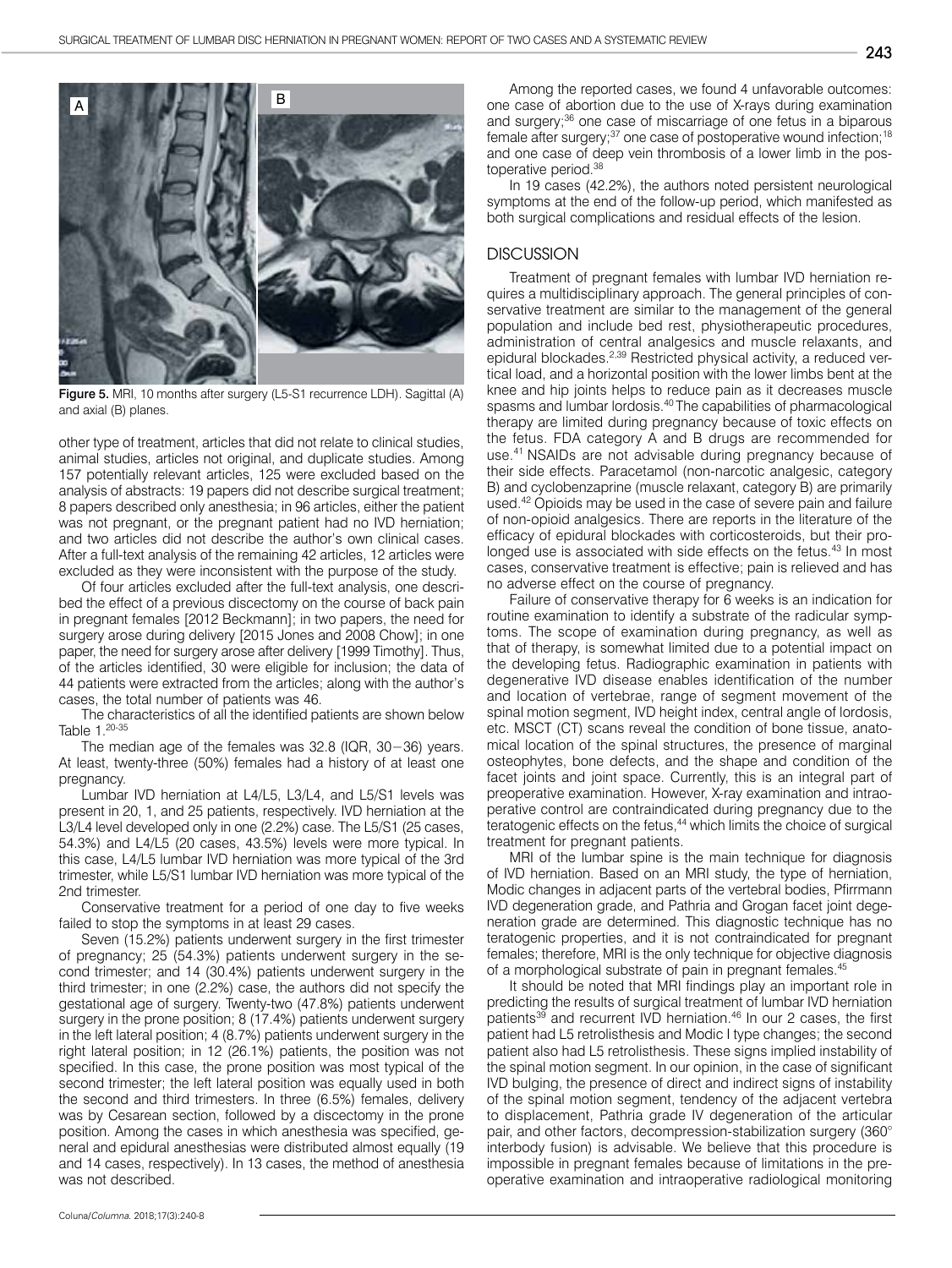|                         | Age | Pregnancy/<br>delivery        | <b>Gestation</b><br>age when<br>symptoms<br>developed | Surgery time | Cauda<br>equina<br>syndrome | Conservative<br>treatment                                                                                   | Anesthesia<br>type                  | <b>Surgical</b><br>position                     | Level, surgery                                                                    | If surgery<br>was after<br>delivery<br>(cesarean)? | Residual<br>symptoms<br>within<br>follow-up                                                                                                                                                                                                     |
|-------------------------|-----|-------------------------------|-------------------------------------------------------|--------------|-----------------------------|-------------------------------------------------------------------------------------------------------------|-------------------------------------|-------------------------------------------------|-----------------------------------------------------------------------------------|----------------------------------------------------|-------------------------------------------------------------------------------------------------------------------------------------------------------------------------------------------------------------------------------------------------|
| 1997<br>Garmel          | 34  | G4 P2                         | 9 weeks                                               | N/A          | Yes                         | bed rest,<br>ice packs,<br>lumbosacral<br>support, physical<br>therapy, and pain<br>medication              | N/A                                 | N/A                                             | L5-S1, LE and DE                                                                  | No                                                 | No                                                                                                                                                                                                                                              |
| 1995<br>LaBan           | 29  | G1 P0                         | 6 weeks                                               | 11 weeks     | <b>No</b>                   | 5 weeks                                                                                                     | N/A                                 | N/A                                             | L5-S1, LE, DE                                                                     | No                                                 | N/A                                                                                                                                                                                                                                             |
| 2008<br>Han             | 30  | N/A                           | N/A                                                   | 11 weeks     | No                          | N/A                                                                                                         | Epidural                            | Prone                                           | L4-L5 and<br>L5-S1, posterior<br>lumbar interbody<br>fusion                       | No                                                 | No                                                                                                                                                                                                                                              |
| 2008<br>Han             | 32  | N/A                           | N/A                                                   | 11 weeks     | No                          | N/A                                                                                                         | Epidural                            | Prone                                           | L4-L5, partial<br>hemiLE, DE                                                      | No                                                 | No                                                                                                                                                                                                                                              |
| 2007<br>Curtin          | 37  | G3 P2                         | <1 week                                               | 11 weeks     | Yes                         | Yes                                                                                                         | N/A                                 | N/A                                             | L4-L5, lumbar DE<br>and nerve root<br>decompression                               | No                                                 | 18 months<br>- persistent<br>paraesthesia<br>down the back<br>of both legs and<br>anesthesia in the<br>saddle area                                                                                                                              |
| 2014<br>Speirs          | 24  | G <sub>2</sub> P <sub>2</sub> | 15 weeks                                              | 15 weeks     | Yes                         | No                                                                                                          | General                             | Prone                                           | L5-S1, DE                                                                         | No                                                 | No                                                                                                                                                                                                                                              |
| 2008<br>Han             | 30  | N/A                           | N/A                                                   | 15 weeks     | <b>No</b>                   | N/A                                                                                                         | Epidural                            | Right lateral<br>decubitus                      | L5-S1, partial<br>hemiLE, DE                                                      | No                                                 | <b>No</b>                                                                                                                                                                                                                                       |
| Author's data           | 31  | G1 P1                         | 4 weeks                                               | 16 weeks     | <b>No</b>                   | Yes                                                                                                         | Epidural<br>anesthesia              | Right lateral                                   | InterLE of L5-S1 on<br>the left, DE                                               | No                                                 | 10 months $-$<br>reherniation<br>without need<br>for urgent<br>reoperation                                                                                                                                                                      |
| 2001<br>Brown           | 32  | GO <sub>PO</sub>              | 13 weeks                                              | 16 weeks     | No                          | Bed rest.<br>analgesics,<br>epidural steroid<br>injection                                                   | Epidural                            | Prone                                           | L5, right LE, partial<br>facetectomy, nerve<br>root decompression<br>$L5-S1$ , DE | No                                                 | 10 months<br>- a trace of<br>weakness in<br>the left peroneal<br>muscle group                                                                                                                                                                   |
| 2004<br>Vougioukas      | 36  | N/A                           | N/A                                                   | 18 weeks     | <b>No</b>                   | N/A                                                                                                         | N/A                                 | N/A                                             | L5-S1, nucleotomy                                                                 | No                                                 | <b>No</b>                                                                                                                                                                                                                                       |
| 2006<br>Abou-Shameh     | 34  | G2 P1                         | 14 weeks                                              | 19 weeks     | No                          | 4 days - bed rest,<br>routine analgesia                                                                     | General                             | Knee/<br>elbow, with<br>simple side<br>supports | L4-5, right-sided DE                                                              | No                                                 | No                                                                                                                                                                                                                                              |
| 2003<br>Reihani-Kermani | 26  | GO <sub>PO</sub>              | <16 weeks                                             | 20 weeks     | Yes                         | 4 weeks - pain<br>medication,<br>exercise plan                                                              | N/A                                 | N/A                                             | L4, LE; L3-L4, partia<br>DE                                                       | No                                                 | 3 months - foot<br>drop                                                                                                                                                                                                                         |
| 2008<br>Mohapatra       | 30  | G1 P1                         | <17 weeks                                             | 20 weeks     | Yes                         | Yes                                                                                                         | General                             | Prone                                           | L5 and S1, LE; L5-<br>S1, DE                                                      | No                                                 | $7$ month $-$<br>persistent<br>weakness in the<br>feet; incontinent<br>bladder and<br>bowel                                                                                                                                                     |
| 2003<br>lyilikçi        | 31  | GO <sub>PO</sub>              | <16 weeks                                             | 20 weeks     | No                          | N/A                                                                                                         | General<br>(tracheal<br>intubation) | Left lateral                                    | L5-S1, DE                                                                         | No                                                 | No                                                                                                                                                                                                                                              |
| 2001<br>Brown           | 31  | GO <sub>PO</sub>              | 16 weeks                                              | 20 weeks     | No                          | 3 weeks - bed<br>rest, two epidural<br>steroid injections,<br>oral steroids,<br>oxycodone,<br>acetaminophen | Epidural                            | Prone                                           | L5-S1, hemiLE,<br>partial facetectomy,<br>DE                                      | No                                                 | 15 months -<br>minimal residual<br>hypoesthesia in<br>the right planta                                                                                                                                                                          |
| 2011<br>Lee             | 32  | G? P>0                        | 12 weeks                                              | 20 weeks     | No                          | 2 months                                                                                                    | General                             | Left lateral                                    | L3, right extended<br>medial facetectomy<br>and adhesiolysis;<br>L4-L5, DE        | No                                                 | No                                                                                                                                                                                                                                              |
| Author's<br>experience  | 36  | G1 P1                         | <17 weeks                                             | 20 weeks     | Yes                         | Yes                                                                                                         | Epidural                            | Left lateral                                    | InterLE of L5-S1 on<br>the right, DE                                              | No                                                 | $1$ vear $-$<br>moderate<br>discomfort in<br>the right gluteal<br>region                                                                                                                                                                        |
| 1995<br>LaBan           | 36  | G3 P1                         | 20 weeks                                              | 20 weeks     | Yes                         | No                                                                                                          | N/A                                 | N/A                                             | L5-S1, lumbar LE<br>with DE                                                       | No                                                 | No                                                                                                                                                                                                                                              |
| 2001<br>Brown           | 41  | GO <sub>PO</sub>              | 14 weeks                                              | 20 weeks     | Yes                         | Yes                                                                                                         | Epidural                            | Prone                                           | L5-S1, hemiLE,<br>partial facetectomy,<br>DE                                      | No                                                 | 4 years -<br>persistent<br>hypoesthesia on<br>the right side of<br>the perineum<br>necessitating<br>urethral dilatation<br>at 3-month<br>intervals;<br>urinary stress<br>incontinence;<br>constipation; 50%<br>improvement in<br>bowel function |

Table 1. Summarized data of surgical treatment of lumbar disc herniation in pregnancy.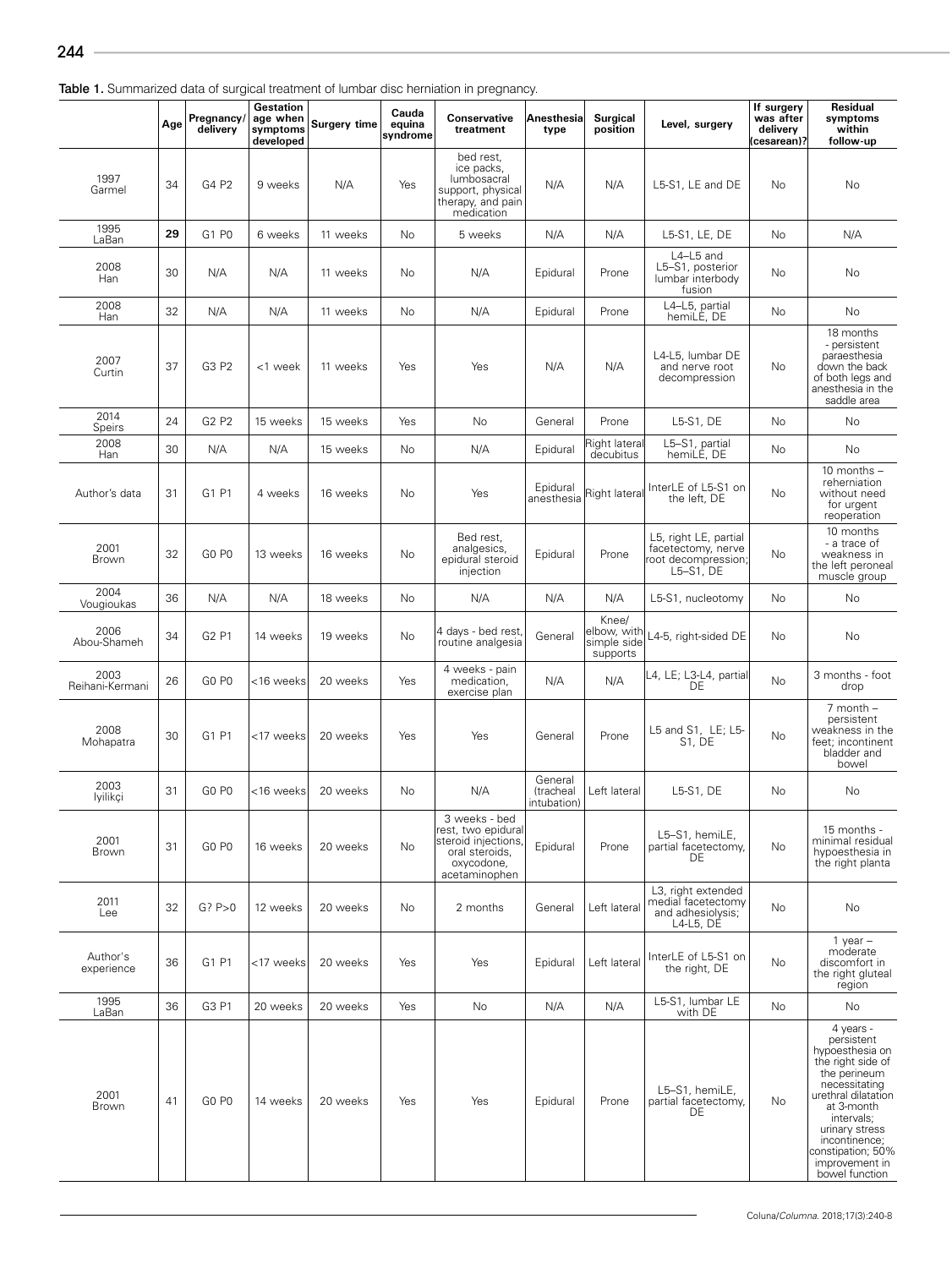|                          | Age | Pregnancy/<br>delivery | Gestation<br>age when<br>symptoms<br>developed | Surgery time                                                       | Cauda<br>equina<br>syndrome | <b>Conservative</b><br>treatment                                                                | Anesthesia<br>type | <b>Surgical</b><br>position | Level, surgery                                                         | If surgery<br>was after<br>delivery<br>(cesarean)? | Residual<br>symptoms<br>within<br>follow-up                                                                                                                                                                 |
|--------------------------|-----|------------------------|------------------------------------------------|--------------------------------------------------------------------|-----------------------------|-------------------------------------------------------------------------------------------------|--------------------|-----------------------------|------------------------------------------------------------------------|----------------------------------------------------|-------------------------------------------------------------------------------------------------------------------------------------------------------------------------------------------------------------|
| 1997<br>Garmel           | 29  | GO <sub>PO</sub>       | 23 weeks                                       | 24 weeks                                                           | Yes                         | 2 days pain<br>medication,<br>range-of-motion<br>exercises, and a<br>walker                     | N/A                | N/A                         | L5-S1, DE                                                              | No                                                 | No                                                                                                                                                                                                          |
| 2012<br>Hakan            | 34  | G2 P?                  | 25 weeks                                       | 25 weeks                                                           | Yes                         | No                                                                                              | General            | Prone                       | L5-S1 right partial<br>hemilaminotomy,<br>microDE                      | No                                                 | 6-month - bowel<br>and bladder<br>were nearly<br>normal, reduced<br>sensation in the<br>sacral area was<br>continuing                                                                                       |
| 2008<br>Han              | 34  | N/A                    | N/A                                            | 26 weeks                                                           | No.                         | N/A                                                                                             | Epidural           | Right lateral<br>decubitus  | L4-L5, partial<br>hemiLE, DE                                           | <b>No</b>                                          | No                                                                                                                                                                                                          |
| 2015<br>Martel           | 27  | G1 P0                  | 26 weeks                                       | 28 weeks                                                           | No                          | 6 days of -<br>dexamethasone                                                                    | General            | Prone                       | L4-L5, left hemiLE,<br>medial facetectomy,<br>microDE,<br>foraminotomy | No                                                 | No                                                                                                                                                                                                          |
| 1997<br>Garmel           | 28  | G5 P1                  | 29 weeks                                       | 30 weeks                                                           | Yes                         | 4 days of pain<br>medication                                                                    | N/A                | N/A                         | L5-S1, LE and DE                                                       | No                                                 | 3 months -<br>minimal foot<br>numbness                                                                                                                                                                      |
| 2007<br>Kim              | 30  | GO <sub>PO</sub>       | 22 weeks                                       | 30 weeks                                                           | Yes                         | Yes                                                                                             | Regional           | Prone                       | L4-L5, DE                                                              | No                                                 | 3 months -<br>persistent<br>hypoesthesia<br>and slightly<br>weakened<br>dorsiflexion on<br>the left side                                                                                                    |
| 2008<br>Han              | 33  | N/A                    | N/A                                            | 30 weeks                                                           | No                          | N/A                                                                                             | Epidural           | Left lateral<br>decubitus   | L4-L5, partial<br>hemiLE, DE                                           | No                                                 | No                                                                                                                                                                                                          |
| 2008<br>Han              | 30  | N/A                    | N/A                                            | 32 weeks                                                           | No                          | N/A                                                                                             | Epidural           | Left lateral<br>decubitus   | L4-L5, partial<br>hemiLE, DE                                           | No                                                 | No                                                                                                                                                                                                          |
| 1998<br>Fahy             | 32  | G3 P?                  | 30 weeks                                       | 32 weeks                                                           | Yes                         | No                                                                                              | General            | Prone                       | L4-L5, DE                                                              | <b>No</b>                                          | 7 months -<br>slight residual<br>weakness in<br>the left anterior<br>tibialis                                                                                                                               |
| 1998<br>Fahy             | 31  | N/A                    | 29 weeks                                       | 33 weeks                                                           | No                          | 4 weeks -<br>analgesics,<br>oral morphine,<br>transcutaneous<br>nerve stimulation               | General            | Prone                       | L4-L5, left mini-DE                                                    | No                                                 | <b>No</b>                                                                                                                                                                                                   |
| 2006<br>Kathirgamanathan | 34  | GO PO                  | 33 weeks                                       | 33 weeks                                                           | Yes                         | No                                                                                              | General            | Left lateral<br>position    | L4-L5, DE; L5, nerve<br>root decompression.                            | No                                                 | No                                                                                                                                                                                                          |
| 2014<br>Ochi             | 33  | N/A                    | 32 weeks                                       | Immediately<br>after CS at<br>34 <sup>th</sup> week                | No.                         | Yes, 2 weeks<br>Patient received<br>physical<br>therapy and<br>acetaminophen<br>for pain relief | Epidural           | Prone                       | (34 weeks) L4-L5,<br>left DE; (after 6<br>days) L4-L5, right<br>DE     | Yes                                                | 18 months<br>- numbness<br>and slightly<br>weakened<br>dorsiflexion in the<br>left extremity                                                                                                                |
| 2004<br>Vougioukas       | 30  | GO <sub>PO</sub>       | 35 weeks                                       | 35 weeks                                                           | <b>No</b>                   | $1$ day -<br>analgesics,<br>immobilization                                                      | N/A                | Left lateral<br>decubitus   | L4-L5, partial left<br>DE, hemiLE                                      | No                                                 | No                                                                                                                                                                                                          |
| 2008<br>Gupta            | 37  | G2 P1                  | 35 weeks                                       | Immediately<br>after CS at<br>35 <sup>th</sup> week                | Yes                         | No                                                                                              | General            | Prone                       | L5-S1, DE                                                              | Yes                                                | No                                                                                                                                                                                                          |
| 2015<br>Geftler          | 33  | Gmulti<br>Pmulti       | 36 weeks                                       | Immediately<br>after CS at<br>36 <sup>th</sup> week                | Yes                         | No                                                                                              | General            | Prone                       | L4-L5 partial<br>laminoforaminotomy.<br>DE                             | Yes                                                | No                                                                                                                                                                                                          |
| 1999<br>Timothy          | 37  | GO PO                  | 33 weeks                                       | 4 weeks after<br>38 weeks<br>uncomplicated<br>ventouse<br>delivery | Yes                         | Yes                                                                                             | <b>NVA</b>         | <b>NVA</b>                  | L5-S1, DE                                                              | Yes                                                | 2 years - gained<br>some anal<br>sphincter<br>control; still uses<br>intermittent<br>catheterization to<br>void urine; absent<br>sensation in the<br>perineal area with<br>associated sexual<br>dysfunction |

CS – cesarean section; DE – discectomy; LE – laminectomy.

of the implant position in the spine.<sup>36</sup> Therefore, in the case of conservative therapy failure in pregnant females with IVD herniations, the only method of choice is decompression surgery without X-ray assistance (e.g., transforaminal sequestrectomy), which was used in our patients.

Surgery is not contraindicated in any period of pregnancy,<sup>20</sup> but it requires maximum concentration of the surgical team. The patient's position on the operating table and the method of anesthesia used are of particular importance. In relation to the first, a review article by H. Ardaillon et al. analyzed data from 17 authors from 27 cases of microdiscectomy in pregnant females, and demonstrated that the characteristics of patient position on the operating table depended on the gestational age. In patients with a gestational age of up to 25 weeks, the position on the operating table did not differ from that in the general population. At more than 34 weeks, they recommend Cesarean section followed by microdiscectomy during a single anesthesia. Difficulties may arise at a gestational age of 25−34 weeks. In this period, the left side position is recommended, to prevent damage to the fetus and low blood pressure due to compression of the inferior vena cava.18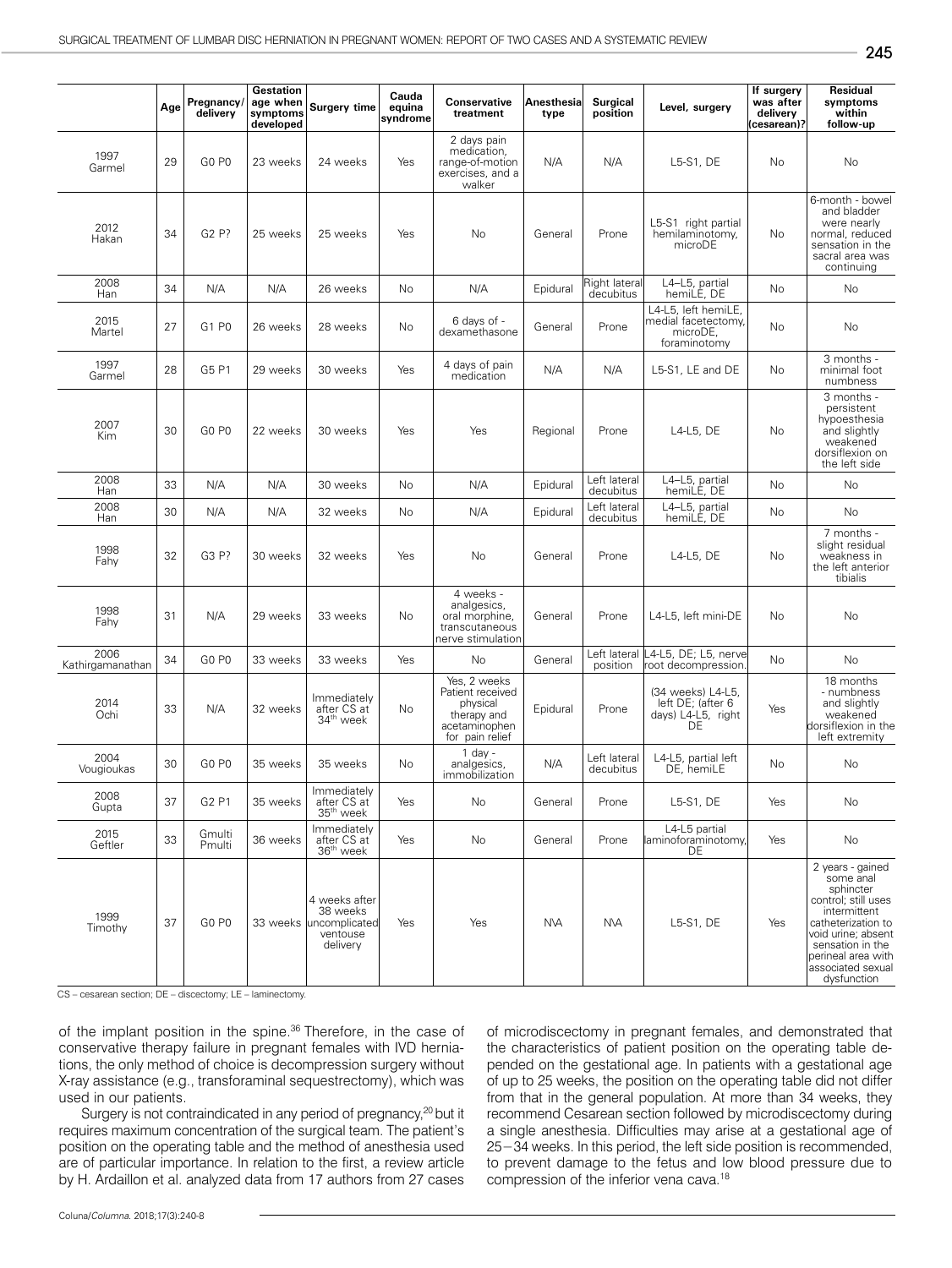The indications for elective or urgent surgery of pregnant lumbar IVD herniation patients do not differ from those for other patients. In the case of intractable radicular symptoms, routine surgical procedures are used; urgent surgery is indicated for neurological deficit progression and cauda equina syndrome.

Some authors suggest surgical treatment of spine pathology after childbirth. For example, Timothy et al. described surgery for a herniated IVD, which was performed 4 weeks after childbirth. However, untimely treatment of cauda equina syndrome (which occurred in one patient in our case) leads to severe neurological complications and disability of the patient. In a review of the literature, we found two cases describing untimely diagnosis of cauda equina syndrome in pregnant females. A neurological deficit persisted in the patients for a follow-up period of up to 24 months.<sup>10,47</sup> Chow et al. presented a case of cauda equina syndrome in a pregnant patient after Cesarean section. The pregnant patient at a gestational age of 36 weeks presented with pain and numbness in the right lower limb and slight incontinence. The patient also suffered from diabetes and obesity. Given the neurological deficit and concomitant diseases, Cesarean section was performed. The patient developed persistent dysfunction of the pelvic organs in the form of bladder and bowel incontinence 36 h after surgery. Also, numbness in the perineum was present in the neurological status. MRI of the lumbar spine showed a sequestered L5−S1 IVD with caudal displacement. The patient underwent urgent surgery, including S1 laminectomy and removal of IVD herniation. Bladder incontinence persisted three weeks after surgery.13 In our opinion, MRI of the lumbar spine and further treatment, with allowance for the results of the examination at admission, when the radicular syndrome first developed, might prevent the development of a persistent neurological deficit in the described cases. This publication demonstrates the importance of timely diagnosis and surgical treatment, and we agree with the authors that cauda equina syndrome requires urgent surgery, and its diagnosis in pregnant females requires a thorough examination, including the patient's history, and differential diagnosis because of potential urogenital disorders. In the present review, an approach combining Cesarean section and removal of IVD herniation during a single anesthesia is used in three cases $8,19,48$  which, according to the authors, is an optimal treatment for pregnant IVD herniation patients. It should also be noted that Cesarean section can only be used in late pregnancy, while the waiting until natural delivery can lead to severe neurological deficit and (or) pain syndrome.

One of the main components of intraoperative management of pregnant patients is monitoring of the cardiac fetal activity. According to some authors, intraoperative monitoring of fetal heartbeat at a gestational age of up to 20 weeks is not indicated; starting with the 23rd week, this procedure is mandatory; monitoring between 20 and 23 weeks is controversial.<sup>49</sup> Given the influence of general anesthesia on fetal heart activity, as well as inadequate development of the fetal cardiovascular system, the data obtained at up to 28 weeks of gestation are insufficient and unreliable. We operated on pregnant females at a gestation of less than 20 weeks, and we considered it unreasonable to intraoperatively monitor fetal heartbeats.<sup>49-51</sup> Many physiological parameters are disturbed during pregnancy, particularly by the end of the second trimester. The stressful condition before surgery also negatively affects the functional state of the pregnant patient. During pregnancy, there is an increase in the volume of circulating blood, an acceleration of glomerular filtration, and an increase in the tissue oxygen demand with a simultaneous reduction in the functional residual capacity of the lungs. These changes require competent management of anesthesia to avoid potential episodes of hypoxemia, hypotension, acidosis, hypo- or hyperventilation, and other changes in metabolism and pharmacodynamics.52 A significant change in minute ventilation of the lungs and functional residual capacity in the last two trimesters of pregnancy will lead to an increase in the pregnant female's sensitivity to anesthetics.<sup>53</sup>

Epidural and general anesthesias are not contraindicated in any period of pregnancy.<sup>9</sup> In the literature, there is no evidence of the effect of anesthesia during pregnancy on congenital anomalies, premature birth, and perinatal mortality.53,54 The main goals of anesthetic care during pregnancy are to ensure adequate blood pressure, carefully monitor respiratory function, and prevent hypertonia of the sympathetic nervous system, fetal asphyxia, and premature birth. Epidural anesthesia may be more preferable than general anesthesia for reducing the risk of pulmonary aspiration and unsuccessful intubation, and may also minimize the effect of medications on the fetus. Some authors prefer general anesthesia because of its minimal hypotensive action and rapid, and reliable effect.<sup>9,54</sup>

In the literature analyzed, intraoperative complications were not documented. In two cases, abortion was reported. Han et al. operated on a 30-year-old pregnant female at 11 weeks gestation. Due to the large size of the IVD herniation, the patient underwent transpedicular fixation with posterior interbody fusion. During examination and surgery, X-ray was used; for this reason, the patient underwent termination of pregnancy after surgery because of a high risk of fetal anomalies.<sup>36</sup> Speirs et al. operated on a pregnant patient at 15 weeks of gestation for lumbar IVD herniations; decompression surgery was performed, with good clinical results. According to the postoperative ultrasound, there were no fetal abnormalities. But later, it turned out that the pregnant patient was carrying twins, and a spontaneous miscarriage of one fetus occurred. The second fetus developed normally, and the patient gave birth to a healthy child at 39 weeks.<sup>37</sup> In this case, it is difficult to establish the degree of influence of the surgery on the course of the pregnancy because according to the ultrasound, the pregnancy was preserved immediately after surgery. In pregnant females, as in the general population, complications can develop in the postoperative period. The rate of complications in pregnant patients is no different from that of the general population. Ardaillon et al. detected infection of a postoperative wound after microdiscectomy in a pregnant patient. A 39-year-old patient at 17 weeks of gestation underwent surgery under general anesthesia in the prone position. On the 14th day after surgery, wound dehiscence was revealed; a bacteriological study of wound fluid detected the growth of *Staphylococcus aureus*. A re-operation was performed also in the prone position, with revision, sanitation of the wound, and resuturing. Subsequent pregnancy and delivery were on time, and without complications.<sup>18</sup> Garmel et al. described the development of deep vein thrombosis after microdiscectomy in a 34-year-old female at 9 weeks of gestation. The patient underwent anticoagulant therapy with a positive effect; delivery was on time and without complications.37 In pregnant females with IVD herniation, complications with persistent disabling effects arise, as indicated above, in the case of untimely diagnosis of cauda equina syndrome.

There are no data in the literature on the rate of recurrent IVD herniation after a microdiscectomy performed during pregnancy. Ochi et al. described a case of recurrent IVD herniation in the early postoperative period. A patient at 34 weeks gestation underwent a L4/L5 microdiscectomy on the left immediately after Cesarean section. Surgery was performed under epidural anesthesia, in the prone position. Radicular symptoms on the contralateral side developed in the early postoperative period. MRI of the lumbar spine revealed IVD herniation at L4/L5 on the right. Six days after surgery, the patient underwent re-operation, and the L4/L5 herniated IVD on the right was removed.<sup>50</sup> In our series of two patients, one had recurrence of pain caused by IVD herniation at L4/L5 on the left 13 months after surgery (surgery at L5/S1 on the right). MRI of the lumbar spine in the second patient revealed asymptomatic recurrent IVD herniation at the operated level, on the ipsilateral side, 10 months after surgery. Given the lack of clinical manifestations of IVD herniation, the patient follow-up was continued. According to the MRI findings, this patient was initially detected as having L5 retrolisthesis and, if additional data (radiography) had been available, our plan for surgical treatment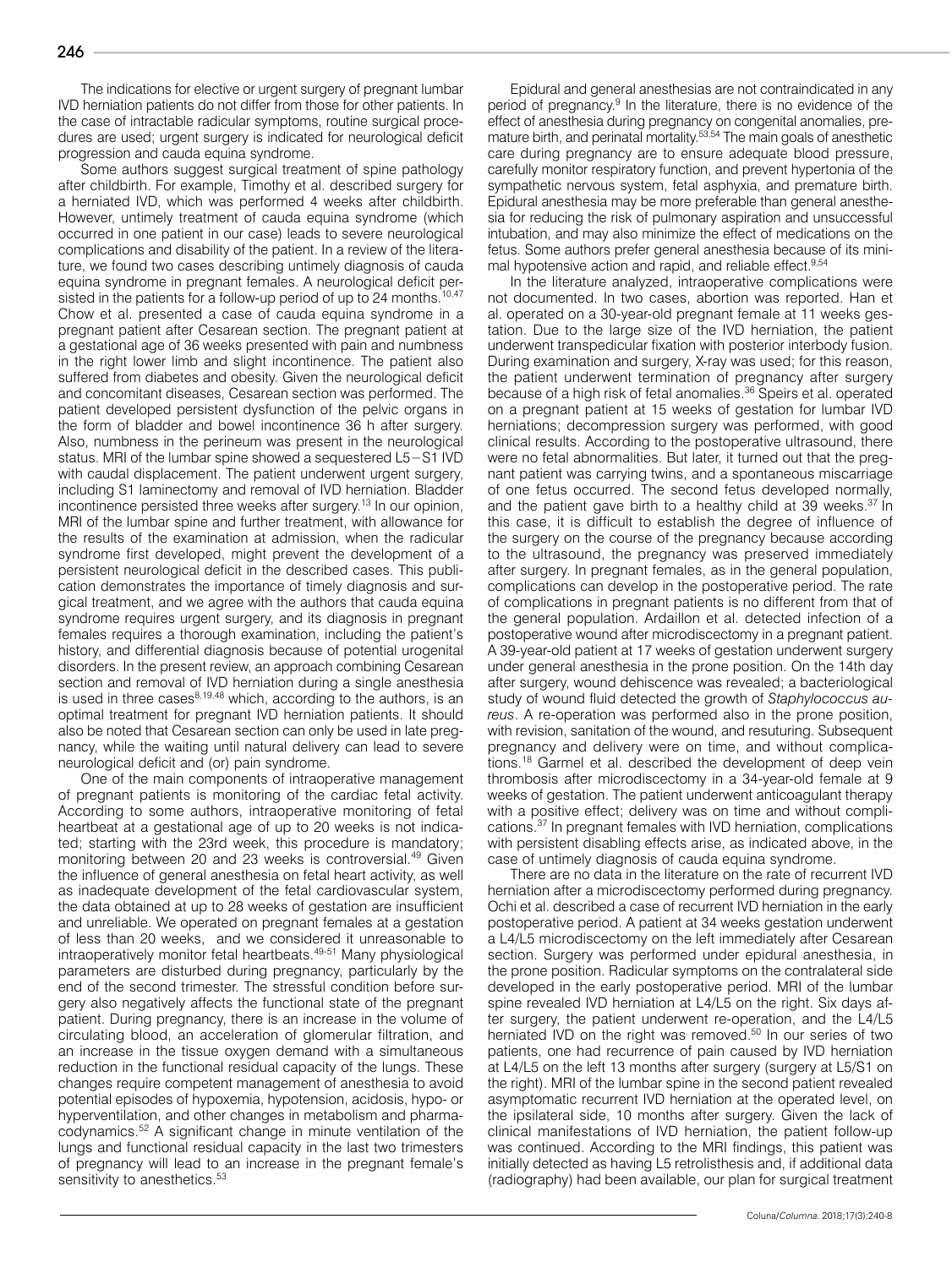might have been changed; perhaps, we would have suggested that the patient undergo herniated IVD removal with subsequent screw and interbody fusion; however, we refused preoperative radiography of the lumbar spine and intraoperative X-ray due to potential harm to the fetus.

In our patients, a traditional microdiscectomy was performed, without any surgical care for the fetus. The patients gave birth to healthy children.

Endoscopic removal of IVD herniation in pregnant females has been reported in the literature. A paper by Eichholz et al. presented two cases of endoscopic microdiscectomy in pregnant patients. In the first case, surgery was performed at 15 weeks of gestation in the prone position on the Wilson stand. In the second case, surgery was performed at 27 weeks of gestation in the right lateral position, with intraoperative fetal monitoring. In both cases, the result of surgery was favorable. According to the authors, the advantages of this technique include minimal postoperative pain, less use of analgesics, and faster recovery.11 Kim et al. also described a case of endoscopic microdiscectomy in a pregnant female with cauda equina syndrome. Emergency surgery was performed at 30 weeks of gestation, without complications. Intraoperative monitoring of the fetal heart activity was carried out. In the early postoperative period, pain relief was achieved in the lower limbs. A follow-up examination after 3 months revealed hypoesthesia and slight weakness of the left foot dorsiflexion.12 However, the endoscopic surgical technique is only a method of intraoperative visualization, and the use of endoscopic transforaminal sequestrectomy requires mainly X-ray intraoperative control, which limits its use in these patients.

## **CONCLUSIONS**

Decompression surgery in pregnant females with lumbar IVD herniation, when adhering to the multidisciplinary approach, is an effective and safe procedure for both the mother and the fetus. The diagnosis of spinal motion segment pathology and its surgical treatment in pregnant patients are characterized by a number of features and limitations and, in some cases, cannot be cured radically during pregnancy. If a neurological deficit caused by IVD herniation develops, decompression surgery should be performed as soon as possible; Cesarean section and removal of a herniated IVD can be performed under a single anesthesia. Waiting for natural delivery is inadvisable.

All authors declare no potential conflict of interest related to this article.

**CONTRIBUTION OF THE AUTHORS:** Each author made significant individual contributions to this manuscript. AVK (0000-0002-2570-3066)\*, AJS (0000-0002-4744-4077)\* and AVP (0000-0002-4588-428X)\* were the main contributors in the drafting of the manuscript. AVK, AJS and AVP performed the surgery, followed up the patients and gathered clinical data. AAA (0000-0002-7307-4524)\* and AVM (0000-0002-6711-3822)\* evaluated the data from the statistical analysis. AJS, AVK and VAB (0000-0003-4349-7101) performed the literature search and review of the manuscript, and contributed to the intellectual concept of the study. \*ORCID (Open Researcher and Contributor ID).

#### **REFERENCES**

- Ansari NN, Hasson S, Naghdi S, Keyhani S, Jalaie S. Low back pain during pregnancy in Iranian women: prevalence and risk factors. Physiother Theory Pract. 2010;26(1):40–8.
- 2. Bhardwaj A, Nagandla K. Musculoskeletal symptoms and orthopaedic complications in pregnancy: pathophysiology, diagnostic approaches and modern management. Postgrad Med J. 2014;90(1066):450-60.
- 3. Ritchie JR. Orthopedic considerations during pregnancy. Clin Obstet Gynecol. 2003;46(2):456–66.
- 4. MacLennan AH, Nicolson R, Green RC, Bath M. Serum relaxin and pelvic pain of pregnancy. Lancet. 1986;2(8501):243–5.
- 5. Marnach ML, Ramin KD, Ramsey PS, Song SW, Stensland JJ, An KN. Characterization of the relationship between joint laxity and maternal hormones in pregnancy. Obstet Gynecol. 2003;101(2):331–5.
- 6. Ostgaard HC, Anderson GB, Karlson K. Prevalence of back pain in pregnancy. Spine (Phila Pa 1976). 1991:16(5):549-52.
- 7. LaBan MM, Viola S, Williams DA, Wang AM. Magnetic resonance imaging of the lumbar herniated disc in pregnancy. Am J Phys Med Rehabil. 1995;74(1):59-61.
- 8. Aldabe D, Ribeiro D, Milosavljevic S, Dawn Bussey M. Pregnancy-related pelvic girdle pain and its relationship with relaxin levels during pregnancy: a systematic review. Eur Spine J. 2012;21(9):1769–76.
- Iyilikc IL, Erbayraktar S, Tural AN, Celik M, Sannav S. Anesthetic management of lumbar discectomy in a pregnant patient. J Anesth. 2004;18(1):45–7.
- 10. Mohapatra RN, Patra RK. Cauda Equina Syndrome in Pregnancy Due to Disc Prolapse. JIACM. 2008;9(2):140-2.
- 11. Eichholz MK, O´Toole J, Eichholz AC, Fessler R. Minimally invasive lumbar microendoscopic discectomy in the pregnant patient: Report of two cases. Pan Arab Journal of

Neurosurgery. 2010;14(1).

- 12. Kim HS, Kim SW, Lee SM, Shin H. Endoscopic discectomy for the cauda equina syndrome during third trimester of pregnancy. J Korean Neurosurg Soc. 2007;42(5):419–20.
- 13. Chow J, Chen K, Sen R, Stanford R, Lowe S. Cauda equina syndrome post-caesarean section. Aust N Z J Obstet Gynaecol. 2008;48(2):218–20.
- 14. Gupta P, Gurumurthy M, Gangineni K, Anarabasu A, Keay SD. Acute presentation of cauda equina syndrome in the third trimester of pregnancy. Eur J Obstet Gynecol Reprod Biol. 2008;140(2):279-81.
- 15. Abou-Shameh MA, Dosani D, Gopal S, McLaren AG. Lumbar discectomy in pregnancy. Int J Gynaecol Obstet. 2006;92(2):167–9.
- 16. Hayakawa K, Mizutani J, Suzuki N, Haas C, Kondo A, Otsuka S et al. Surgical Management of the Pregnant Patient With Lumbar Disc Herniation in the Latter Stage of the Second Trimester. Spine (Phila Pa 1976). 2017;42(3):E186-9.
- 17. Reihani-Kermani H. Cauda equina syndrome in pregnancy. Archives of Iranian medicine. 2003;6(2):146-8.
- 18. Ardaillon H, Laviv Y, Arle JE, Kasper EM. Lumbar disk herniation during pregnancy: a review on general management and timing of surgery. Acta Neurochir (Wien). 2017.
- 19. Di Martino A, Russo F, Denaro L, DenaroV. How to treat lumbar disc herniation in pregnancy? A systematic review on current standards. Eur Spine J. 2017;26(Suppl 4):496-504.
- 20. Brown MD, Levi AD. Surgery for lumbar disc herniation during pregnancy. Spine (Phila Pa 1976).2001;26(4):440–3.
- 21. Speirs E, Wiles M, Bacon A, Radley S. Positioning a proned patient with cauda equina syndrome who presents at 15 weeks gestation: a case report. F1000Res. 2014;3:117.
- 22. Al-areibi A, Coveney L, Singh S, Katsiris S. Case report: anesthetic management for sequential Cesarean delivery and laminectomy. Can J Anaesth. 2007;54(6):471–4.